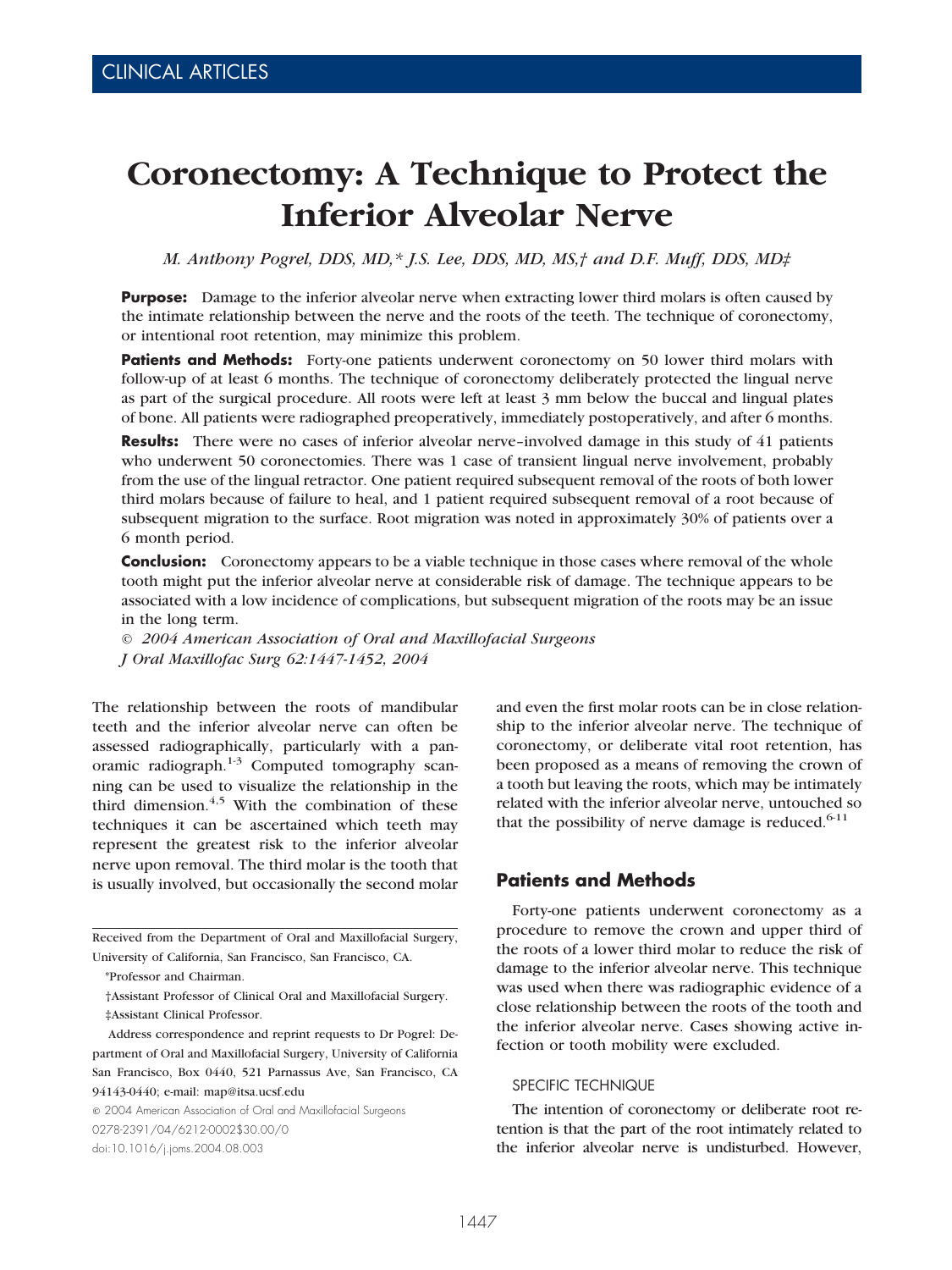

**FIGURE 1.** Diagram showing the technique for removal of the lower right third molar. Note angle of the bur at approximately 45° and lingual retractor protecting the lingual nerve (arrow). Shaded area of root on buccal side to be removed secondarily.

enough of the root must be removed below the crest of the lingual and buccal plates of bone to enable bone to form over the retained roots as part of the normal healing process. It was also felt to be important not to mobilize the roots because they might damage the nerve and then become mobile foreign bodies, and for this reason complete transection of the crown and roots of the tooth was felt to be necessary.

The technique used is as follows:

- 1. All patients were placed on appropriate preoperative prophylactic antibiotics.
- 2. A conventional buccal flap with releasing incision was raised, elevated, and retained with a Minnesota retractor.
- 3. A lingual flap was raised and the lingual tissues retracted and an appropriate lingual retractor, such as a Walter's lingual retractor, $12$  was placed to protect the lingual nerve.
- 4. Using a 701-type fissure bur, the crown of the tooth was transected at an angle of approximately  $45^{\circ}$  (Fig 1). The crown was totally transected so that it could be removed with tissue forceps alone and did not need to be fractured off the roots. This minimizes the possibility of mobilizing the roots. However, the lingual retractor is essential during this technique because the lingual plate of bone can be inadvertently perforated (Fig 2), and otherwise the lingual nerve would be at risk.

Following removal of the crown of the tooth, the fissure bur is used to reduce the remaining root fragments so that the remaining roots are at least 3 mm below the crest of the lingual and buccal plates in all places (this involves removing the shaded portion in [Fig 3\)](#page-2-0).

An alternative technique is to use a round bur from a superior aspect and remove the crown and superior part of the roots by drilling it away. In this case, only minimal lingual retraction may be required.

- 5. There is no attempt at root canal treatment or any other therapy to the exposed vital pulp of the tooth.
- 6. Following a periosteal release, a watertight primary closure of the socket is performed with 1 or more vertical mattress sutures.

Radiographs were taken preoperatively, immediately postoperatively, and 6 months postoperatively.

### **Results**

Forty-one patients were enrolled in this study, with a total of 50 lower third molars. Forty-eight sites healed primarily, but in 1 case the sockets on both sides opened and failed to close secondarily. In this case, the root fragments were later removed and found to be mobile. A typical preoperative and postoperative radiograph is shown in [Figure 4.](#page-2-0) At the 6-month stage, most radiographs do appear to show



**FIGURE 2.** Drill marks through the lingual plate after sectioning the crown. The lingual nerve is protected by the lingual retractor.

*Pogrel, Lee, and Muff. Coronectomy. J Oral Maxillofac Surg 2004.*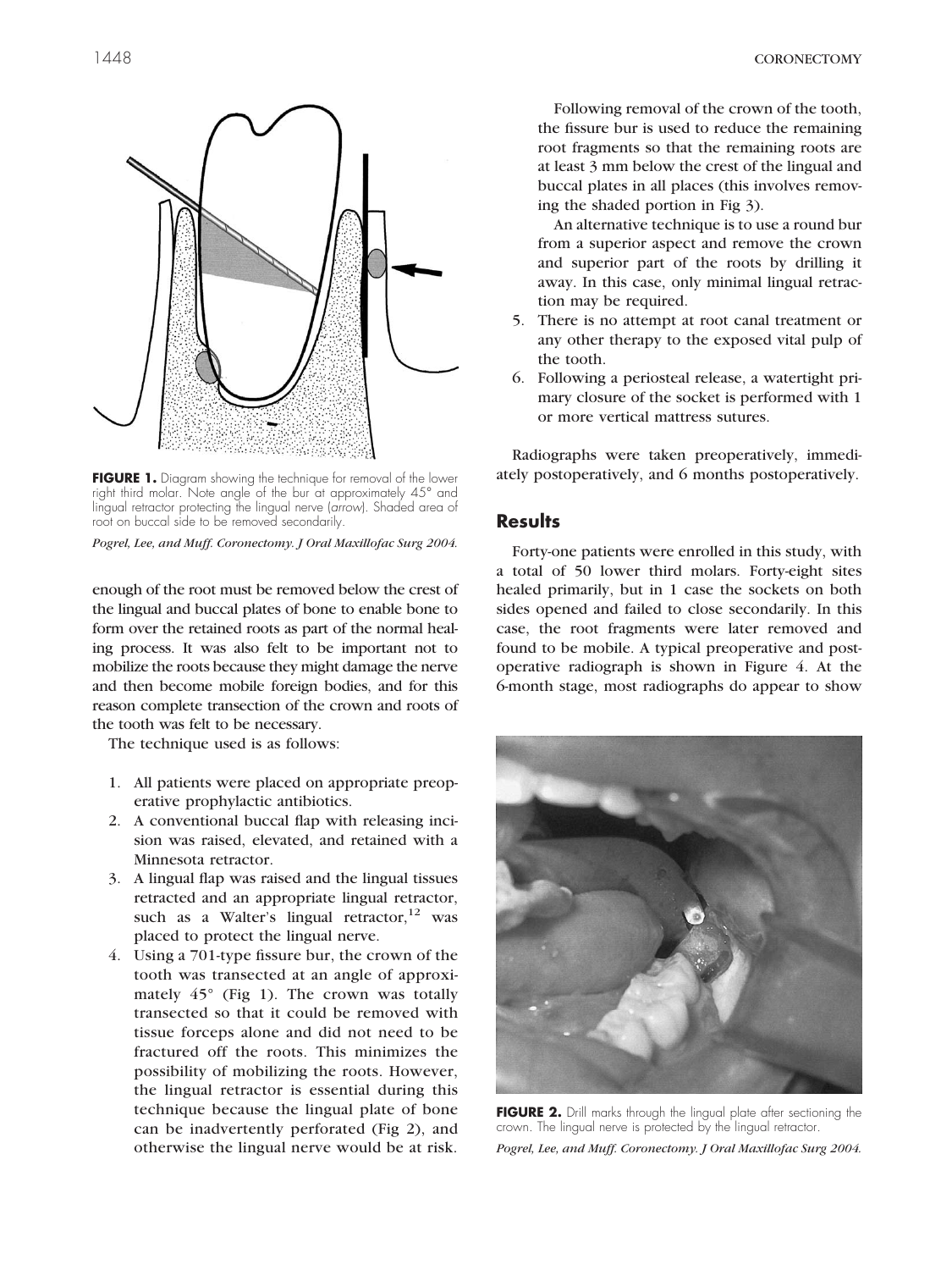<span id="page-2-0"></span>

**FIGURE 3.** Completed coronectomy on lower right third molar. Note retained roots are 3 mm below the crest of bone and exposed pulp is untreated.

bone formation having occurred superior to the retained root fragment [\(Fig 5\)](#page-3-0). However, this was not confirmed clinically. Examination of immediate postoperative radiographs and radiographs taken at 6 months, however, do show that in 15 cases the root fragments have migrated by a typical distance of 2 to 3 mm [\(Fig 6\)](#page-3-0). In all cases the root fragments moved further away from the inferior alveolar nerve, and intact bone could be visualized between the remaining root fragments and the inferior alveolar nerve. In only 1 case has a retained root had to be removed subsequently because of migration, and this case is illustrated in [Figure 7.](#page-4-0) Residual root movement was unpredictable and [Figure 8](#page-4-0) shows a case of bilateral coronectomy where the left root migrated but the right one did not. There were no cases of inferior alveolar nerve involvement during the course of this study, but there was 1 case of mild, transient (5 days) lingual paresthesia, presumably from the lingual retraction.

In summary, of 50 retained roots 3 (6%) have required subsequent removal and 15 (30%) have shown radiographic evidence of migration over the course of this study. However, the longest follow-up is 42 months and the mean follow-up period is 22 months; a longer follow-up period may show more residual roots requiring removal.

## **Discussion**

The issue of inferior alveolar nerve involvement during the removal of lower third molars is a clinical and medicolegal problem. Any technique that can reduce the possibility of this involvement is worthy of exploration. The technique of coronectomy, or deliberate root retention, has been studied intermittently in the past, but has no strong body of support.

It does seem appropriate that if this technique is to be performed, the following rules appear sensible:

- 1. Teeth with active infection around them, particularly infection involving the root portion, should be excluded from this technique.
- 2. Teeth that are mobile should be excluded from this technique because it might be felt that the roots may act as a mobile foreign body and become a nidus for infection or migration.
- 3. Teeth that are horizontally impacted along the course of the inferior alveolar nerve may be unsuitable for this technique because sectioning of the tooth itself could endanger the nerve (see [Fig 9\)](#page-4-0). The technique is therefore better utilized for vertical, mesioangular, or distoangular impactions where the sectioning itself does not endanger the nerve.





**FIGURE 4.** A, Preoperative radiograph of bilaterally impacted lower third molars (lower right third molar had an associated cyst). B, Postoperative view showing retained root fragments.

*Pogrel, Lee, and Muff. Coronectomy. J Oral Maxillofac Surg 2004.*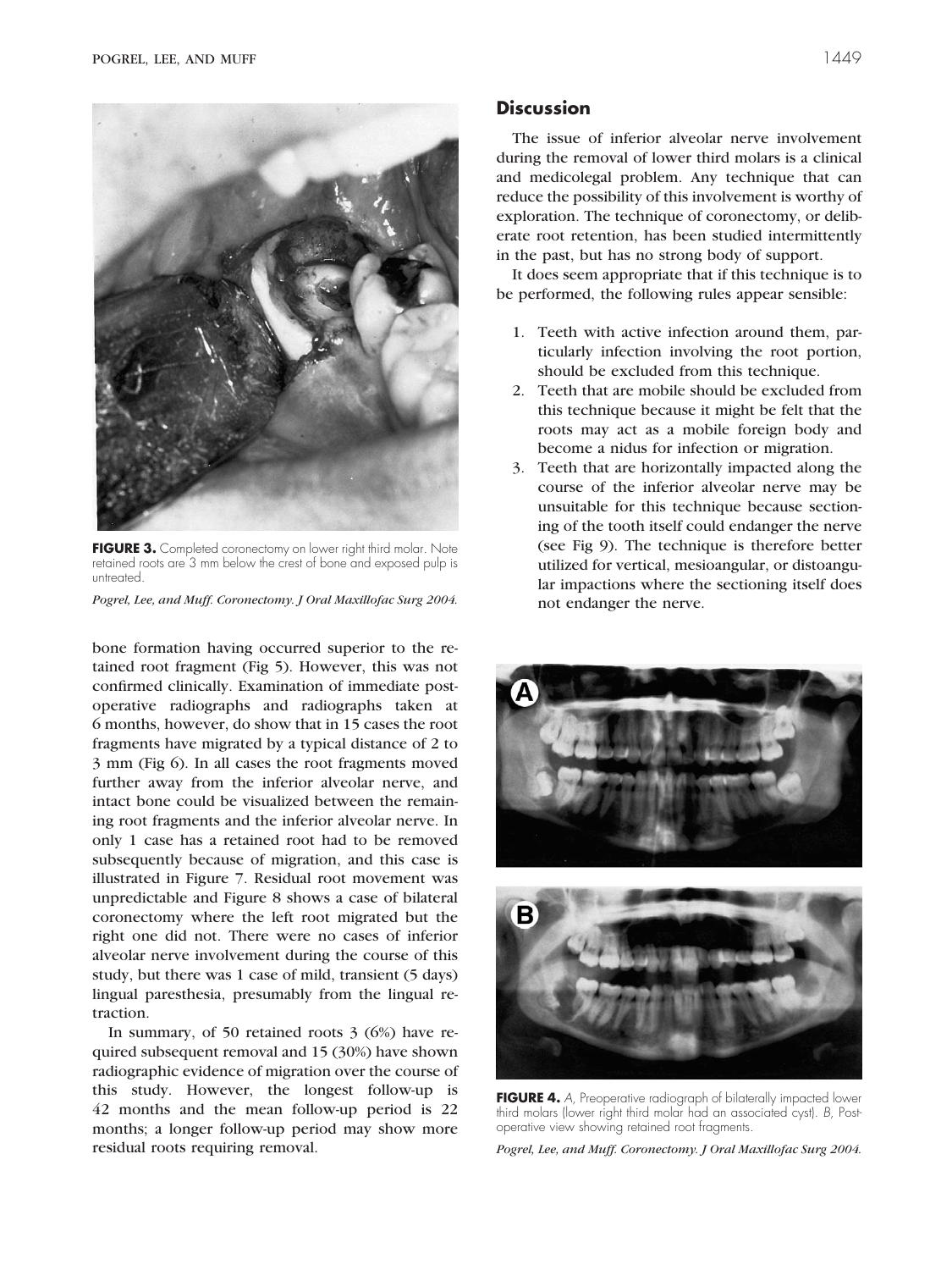<span id="page-3-0"></span>



**FIGURE 5.** A, Radiograph of lower right third molar immediately postoperatively and B, radiograph 6 months following coronectomy showing bone formation over the retained root of lower right third molar.

- 4. There does not appear to be any need to treat the exposed pulp of the tooth and root treatment appears to be contraindicated.<sup>13-16</sup> Animal studies have shown that vital roots remain vital with minimal degenerative changes. Osteocementum usually extends to cover the roots.
- 5. The technique of leaving the retained root fragment at least 3 mm inferior to the crest of bone seems appropriate and does appear to encourage bone formation over the retained root fragment. This distance of 2 to 3 mm has been validated in animal studies. $13-15$
- 6. Late migration of the root fragment does appear to occur in some cases, but is unpredictable. However, in all cases the root fragments move into a safer position with regard to the nerve, and it can be envisaged that should removal ever become necessary the nerve would not then be at high risk. The authors are aware of anecdotal reports from colleagues of retained root fragments migrating right up to the surface of the mucosa and appearing through the mucosa and requiring removal. This happened only once in the present study, but at least the root fragments are mobile and easy to remove without complication and without risk to the nerve. It is possible that roots will migrate more

if they are mobilized in any way during the initial surgical procedure.

One difficulty with regard to a study such as this is the decision as to which patients are at risk and whom to perform this technique on. In the end it is a personal decision between the surgeon and the patient. Previous studies evaluating the risk of inferior alveolar nerve damage with third molar extraction have relied on either periapical or panorex radiographs.<sup>1-3</sup> Rood and Shehab<sup>3</sup> suggested that diversion of the inferior alveolar canal, darkening of the root interruption of the white line of the canal, narrowing of the canal, and deflection of the root were indicators of possible nerve injury. In their prospective study of 125 teeth with signs suggesting an increased risk of nerve involvement, 14% developed nerve injury. Similarly, Blaeser et  $al$ ,<sup>2</sup> in their study, showed that when increased risk factors are shown on a panorex radiograph, the incidence of nerve involvement may rise from a background risk of 1% to between 1.7 and 12%. The advent of low dose cone beam computed tomography technology, which is now becoming readily available in a dental outpatient setting, 17-19 should provide a much more accurate prediction of the likelihood of nerve injury, and in cases where the pan-



**FIGURE 6.** A, Radiograph immediately after coronectomy. Retained apices on right (arrow). B, Radiograph 6 months postoperatively showing that roots have migrated 2 to 3 mm away from the inferior alveolar nerve (arrow).

*Pogrel, Lee, and Muff. Coronectomy. J Oral Maxillofac Surg 2004.*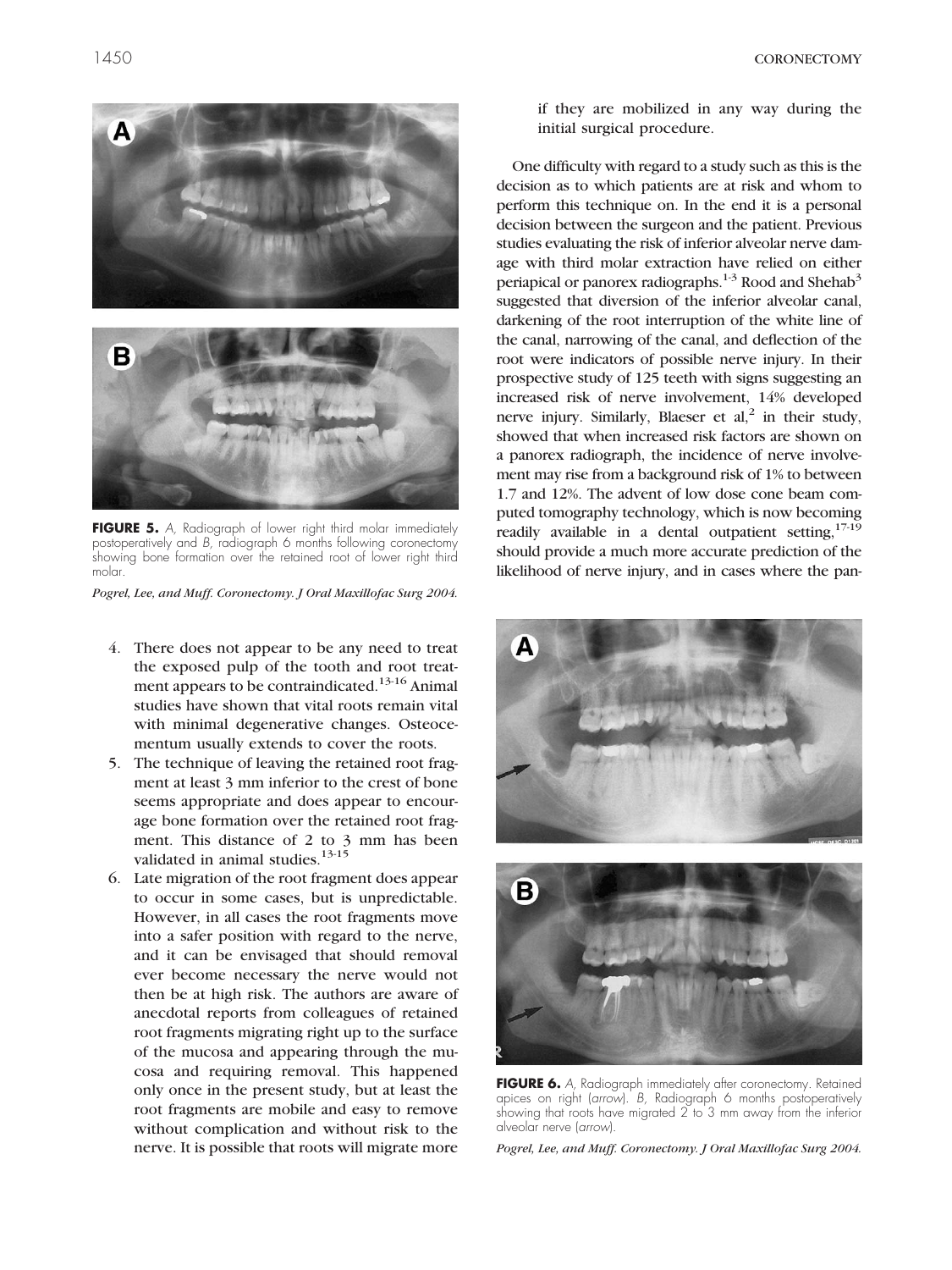

<span id="page-4-0"></span>

**FIGURE 7.** A, Radiograph immediately postoperatively showing position of retained root fragment. B, Appearance 6 months later as the roots of the lower right third molar erupted into the oral cavity, necessitating removal.

orex radiograph suggests an increased risk of nerve involvement, the use of cone beam computed tomography technology may be indicated to assess the exact relationship in 3 dimensions. When it is seen that there is truly an intimate anatomic relationship between the nerve and the tooth in 3 dimensions, coronectomy may be a useful option.

There are currently no standards regarding the timing and frequency of follow-up of patients having coronectomy. At the present time, we are taking radiographs immediately postoperatively and 6 months postoperatively. Later radiographs are taken if the patient becomes symptomatic. We would not advocate seeing the patient after 6 months unless he or she becomes symptomatic,



**FIGURE 8.** Appearance 3 months after bilateral coronectomy showing migration on the left side (arrow) but not on the right.

*Pogrel, Lee, and Muff. Coronectomy. J Oral Maxillofac Surg 2004.*



**FIGURE 9.** Radiograph of a horizontally impacted lower right third molar where coronectomy would be contraindicated because sectioning the crown would endanger the inferior alveolar nerve.

*Pogrel, Lee, and Muff. Coronectomy. J Oral Maxillofac Surg 2004.*

though for research purposes patients may need to be followed and radiographed for longer periods.

## **References**

- 1. Howe G, Poynton HG: Prevention of damage to the inferior alveolar nerve during the evaluation of mandibular third molars. Br Dent J 109:355, 1960
- 2. Blaeser BF, August MA, Donoff RB, et al: Panoramic radiographic risk factors for inferior alveolar nerve injury after third molar extraction. J Oral Maxillofac Surg 61:417, 2003
- 3. Rood JP, Shehab BA: The radiological prediction of inferior alveolar nerve injury during third molar surgery. Br J Oral Maxillofac Surg 28:20, 1990
- 4. Pawelzik J, Cohnen M, Willers R, et al: A comparison of conventional panoramic radiographs with volumetric computed tomography images in the preoperative assessment of impacted mandibular third molars. J Oral Maxillofac Surg 60:979, 2002
- 5. Freisfeld M, Drescher D, Kobe D, et al: Assessment of the space for the lower wisdom teeth. Panoramic radiography in comparison with computed tomography. J Orofac Orthop 59:17, 1998
- 6. Knutsson K, Lysell L, Rohlin M: Postoperative status after partial removal of the mandibular third molar. Swed Dent J 13:15, 1989
- 7. Freedman GL: Intentional partial odontectomy: Report of case. J Oral Maxillofac Surg 50:419, 1992
- 8. Freedman GL: Intentional partial odontectomy: Review of cases. J Oral Maxillofac Surg 55:524, 1997
- 9. Zola MB: Avoiding anesthesia by root retention. J Oral Maxillofac Surg 51:954, 1993
- 10. Alantar A, Roisin-Chausson MH, Commissionat Y, et al: Retention of third molar roots to prevent damage to the inferior alveolar nerve. Oral Surg Oral Med Oral Pathol Oral Radiol Endod 80:126, 1995
- 11. O'Riorden B: Uneasy lies the head that wears a crown. Br J Oral Maxillofac Surg 35:209, 1997
- 12. Walters H: Reducing lingual nerve damage in third molar surgery: A clinical audit of 1350 cases. Br Dent J 178:140, 1995
- 13. Johnson DL, Kelly JF, Flinton RJ, et al: Histologic evaluation of vital root retention. J Oral Surg 32:829, 1974